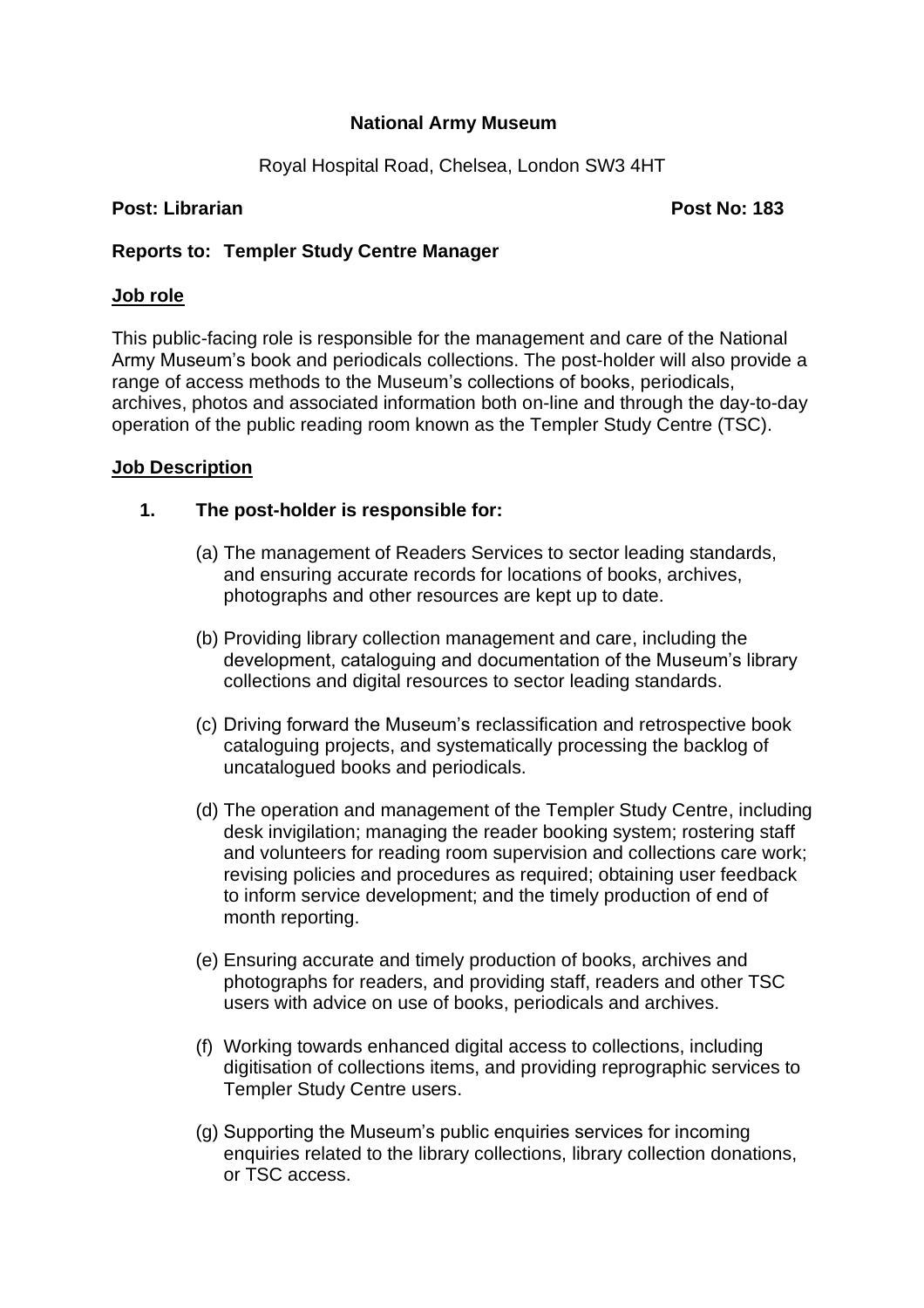(h) Identification of grant and fundraising opportunities to support specialist acquisitions, conservation and digitisation work.

## **2. Resource Management**

- (a) Responsible for supporting and supervising staff, contractors, volunteers, interns and apprentices working in or using the Templer Study Centre and Archive Store and exercising a proper duty of care over them.
- (b) Provide sound leadership and direction for the Templer Study Centre team. The post-holder is responsible for the supervision of Research Support roles, a TSC Desk Attendant (VE Team) and Library Volunteers when they are allocated to the TSC Team.
- (c) Supervising staff, volunteers and interns to maintain the provision of readers services, including reading room retrievals and returns, proper object movement and accurate maintenance of location control.
- (d) The post-holder is responsible for the proper use of budget allocations, in particular supervision of the book and periodicals acquisitions budget and subscriptions budget.

## **3. Internal Relationships**

- (a) Working closely with the NAM Archivist to manage the Archive Store, including all aspects of collections management, collections access, location control, auditing, shelf utilisation, and oversee regular and routine maintenance, cleanliness and contractor access as required.
- (b) Working closely with the Head of Collections Standards and Care to ensure the highest standards of collections care and security for the Museum's library collections, including advocacy of proper handling, transportation, storage and environmental conditions, to ensure preservation in adherence with museum policies; and support the routine review of those policies and procedures to ensure best practice is maintained.
- (c) Work with staff from other departments and divisions to provide a range of access methods to the Museum's collections of books, periodicals, archives, photographs and associated information.
- (d) Work with Curators to ensure prioritisation of cataloguing/access work, and library collection development to support their work as required.
- (e) Work as part of inter-disciplinary teams to deliver special exhibitions, public programme digital campaigns, social media and blogs, and support the Museum's fundraising and membership programmes as required.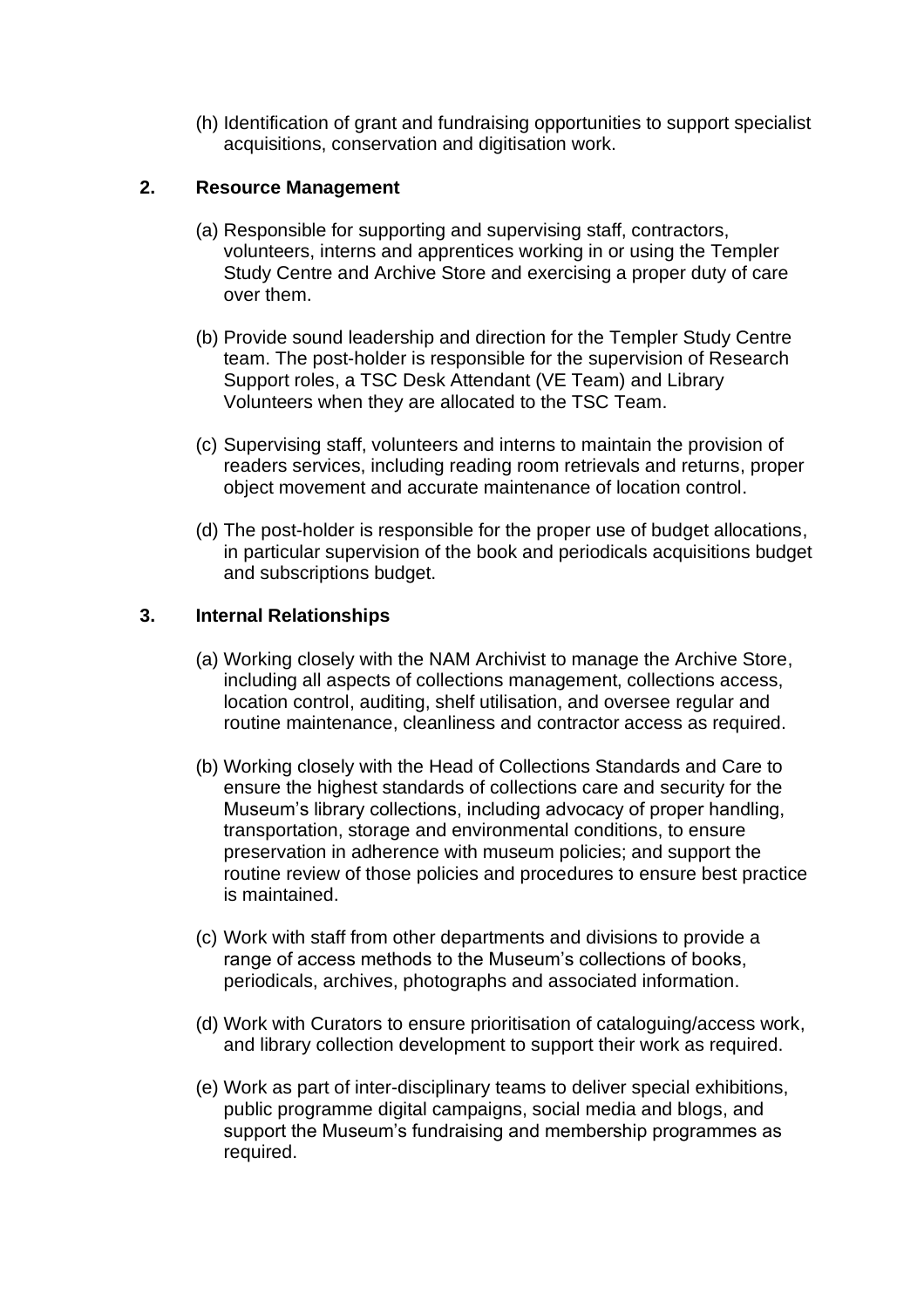# **4. External Relationships**

- (a) The post-holder should develop and maintain links with sector bodies such as the Chartered Institute of Library and Information Professionals (CILIP: The library and information association), the British Library, the National Archives and other libraries and museums to shape best practice in regard to provision of readers services and library collection care.
- (b) The post-holder may be required from time to time to provide advice and guidance to regimental and corps museums, including speaking at the Regimental Curators Course to assist them with library management standards.
- (c) Publicise and promote the TSC and library collections to the widest possible audience utilising the NAM website, social media, promotional materials, events and participation in sector-wide activities.

## **5. Knowledge Management and Development**

- (a) The post-holder will develop a sound working knowledge of the story of the British Army, its history, structure and associated collections.
- (b) The post-holder will further their specialist areas of expertise by undertaking scholarly research and publication around the staff training and development plan.
- (c) The post-holder will further their subject-specialist knowledge as a library and museum specialist, including maintaining an awareness of new developments, initiatives, standards etc, and participating in conferences, training and professional development within librarianship in order to maintain best practice.
- (d) The post-holder will disseminate knowledge through the delivery of internal and external lectures, gallery talks, guided tours, publishing and digital delivery, and assisting where necessary with the delivery of outreach activity and the development of exhibition and digital content.

## **6. Health & Safety and Security**

(a) Be committed to good health and safety and access practice, ensuring familiarity and compliance with Museum policies, procedures and guidelines and the health and safety of visitors, staff, volunteers and contractors at all times.

## **7. In addition, the post-holder is required to:-**

(a) Act in every way so as to preserve the Museum's reputation and good name in all areas of its work and be fully committed to openness and transparency in all its dealings.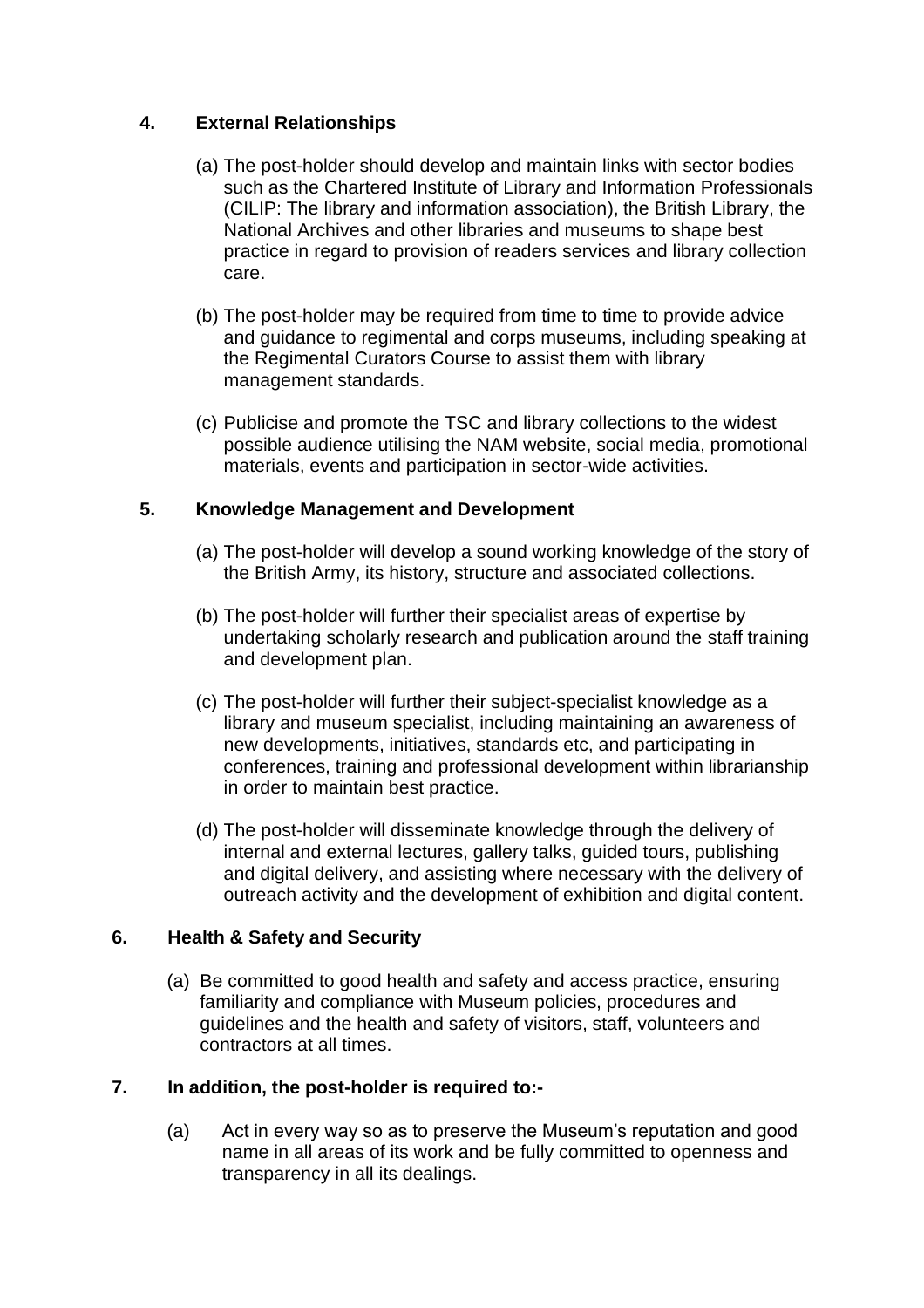- (b) Ensure that the Museum's Accounting and Financial procedures are strictly adhered to and embed a culture of control and financial discipline.
- (c) To play a full part in the generation of income, and to avoid breaches of financial regularity and propriety, the misapplication of funds, or waste of resources. Effectively managing delegated budgets and projects and be responsible for the proper exercise, as instructed, of any delegated financial powers, having express regard to the Director's appointment as the Museum's Accounting Officer. To promote efficient and costeffective methods of working to keep strictly within planned budget allocations, as set by the Senior Leadership Team.
- (d) Take due care to assess and manage risk, having regard to the NAM's Risk Management Policy; (*Risk Management at the NAM: Matrix of Risks*).
- (e) Carry out his/her duties in accordance with the NAM's Equal Opportunities Policy.
- (f) Travel to and operate from the National Army Museum's outstations or locations where the Collection, or parts of the Collection, or other NAM property or services are held, or carried on, as and when necessary. UK and some foreign travel may be required.
- (g) The post-holder will be based at the Museum in Chelsea but will be required to work at NAM Stevenage on a regular basis.
- (h) The post-holder must co-operate fully with the Management of the NAM in pursuance of the Museum's aims, as set out in its Royal Charter, and to enhance the Museum's standing and reputation through its contacts with the public and the media. This will include membership of various development and other teams set up from timeto-time and reporting to the Director and Senior Leadership Team.
- (h) Chair Museum committees, teams and working parties, as delegated by the Director, or Assistant Director (Collections and Programme) and represent the Museum on external committees as required.
- (i) Make presentations to the NAM Council (Trustees), the Director, Senior Leadership Team and members of staff.
- (j) Deputising for the Head of Research and Academic Access, as required.
- (k) Staffing the Templer Study Centre, as required. This may occasionally involve irregular evening and weekend work.